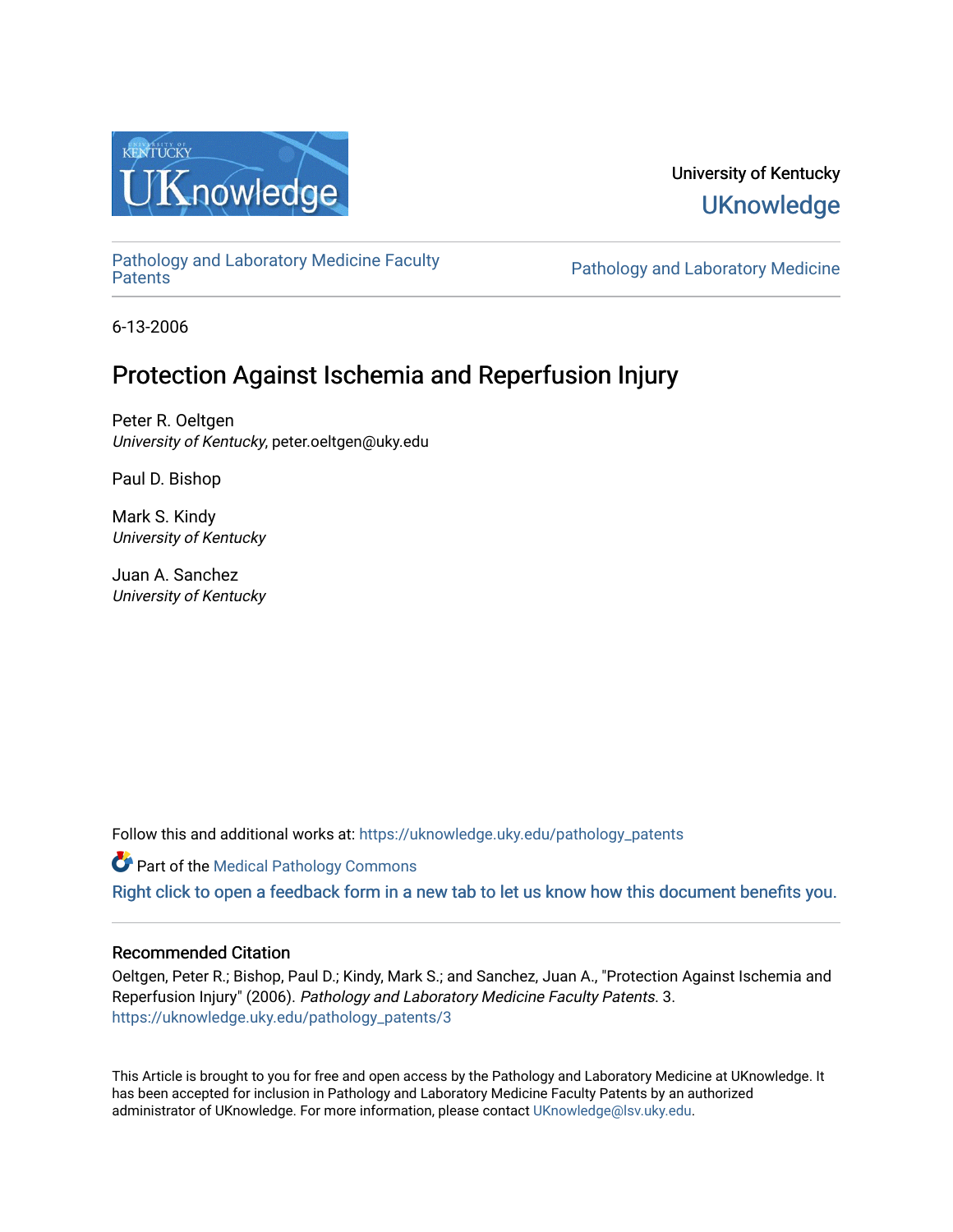

US007060792B2

## (12) United States Patent

## Oeltgen et al.

## (54) PROTECTION AGAINST ISCHEMIA AND REPERFUSION INJURY

- (75) Inventors: Peter R. Oeltgen, Winchester, KY (US); Paul D. Bishop, Fall City, WA (US); Mark S. Kindy, Lexington, KY (US); Juan A. Sanchez, Waltham, MA (Us)
- (73) Assignees: University of Kentucky Research Foundation, Lexington, KY (US); Zymogenetics, Seattle, WA (US)
- ( \* ) Notice: Subject to any disclaimer, the term of this patent is extended or adjusted under 35 U.S.C. 154(b) by 0 days.
- (21) Appl. No.: 11/141,670
- (22) Filed: May 31, 2005

## (65) Prior Publication Data

US 2005/0222038 A1 Oct. 6, 2005

## Related U.S. Application Data

- $(63)$  Continuation of application No. 09/947,656, filed on Sep. 6, 2001, noW Pat. No. 6,900,178.
- $(60)$  Provisional application No.  $60/232,093$ , filed on Sep. 12, 2000.
- (51) Int. Cl.
- A61K 38/00 (2006.01)
- (52) U.S. Cl. .................................................... .. 530/326 (58) Field of Classification Search .................. 514/13;
- 530/326

See application file for complete search history.

## (56) References Cited

## U.S. PATENT DOCUMENTS

| 5,656,420 A |                                |  |
|-------------|--------------------------------|--|
| 6,103,722 A | 8/2000 Schultz et al.  614/249 |  |

## FOREIGN PATENT DOCUMENTS

| WΩ  | WO 99/04795 | 2/1999  |
|-----|-------------|---------|
| WΩ  | WO 99/56766 | 11/1999 |
| WO. | WO 99/56767 | 11/1999 |

## OTHER PUBLICATIONS

Mor et al. Isolation of dermenkephalin from amphibian skin, a high-affinity delta-selective opioid heptapeptide containing a D-amino acid residue. Febs Letters. Sep. 1989. vol. 255, No. 2, pp. 269-274.\*

Fryer et al., Opioid-Induced cardioprotection against myocardial infarction and arrhythmias: Mitochondrial ver sus sarcolemmal ATP sensitive potassium channels, The Journal of Pharmacology and Experimental Therapeutics, 2000 234(2):451-457.

Lazarus et al., Opioid infidelity: novel opioid peptides with dual high affinity for delta and mu receptors, Trends in Neuroscience, 1996, 19:31-35.

#### US 7,060,792 B2 Jun. 13, 2006 (10) Patent N0.: (45) Date of Patent:

Krell, G., D-amino acids in animal peptides, Annual RevieW of Biochemistry, 1997, 66:337-345.

Fryer et al., Opioid-induced second window of cardioprotec tion: Potential role of mitochondrial K-ATP channels, Circulation Research, 1999, 84:848-851.

Barra et al., Deltorphin, a 17 amino acid opioid peptide from the sking of the Brazilian hylid frog, Phyilomedusa burmelsteri, Peptides (TarrytoWn), vol. 15, No. 2, 1994, 199-202.

Bohlinger et al., Interleukin-1 and nitric oxide protect against tumor necrosis factor  $\alpha$ -induced liver injury through distinct pathways, Hepatology, 22: 1829-1837, 1995.

Bolling et al., Delta opioid agonist/antagonist activity and ischemic tolerance, American Heart Association Meeting, Atlanta, GA, Nov., 1999.

Bolling et al., The use of hibernation induction triggers for cardiac transplant preservation, Transplantation 63: 326 329, 1997.

Bolling et al., Use of "natural" hibernation induction triggers for myocardial protection, Annals Thorac. Surg.: 623 627, 1997.

Bolling et al., Hibernation triggers and myocardial protec tion, Cirulation 98: 11220-111224, 1998.

Chien et al., Two-day preservation of major organs with autoperfusion multiorgan preparation and hibernation induction trigger, J. Thorac. Cardiovasc. Surg., 102: 224 234, 1991.

Chien et al., Extension of tissue survival time in multiorgan block preparation with a delta opioid DADLE (ID-AlaZ, D-LeuSI-enkephalin), J. Thorac. Cardiovasc. Surg., 107: 965-967, 1994.

Crain and Shen, Antagonists of excitatory opiod receptor functions enhance morphine's analgesic potency and attenuate opioid tolerance/dependence liability, Paln 84 (2000), 121-131.

Ersparner, et al.,, Deltorphlns: A family of naturally occur ring peptides with high affinity and selectivity for opioid binding sites., Proceedings of the National Academy of Sciences of the USA 86 (1989) Jul., No. 13, Washington, DC, US.

## (Continued)

Primary Examiner-Robert A. Wax

Assistant Examiner-Suzanne M. Noakes

(74) Attorney, Agent, or Firm-Wood, Herron & Evans, L.L.P.

## (57) ABSTRACT

A compound and method for using the compound to reduce injury associated With ischemia and reperfusion of mamma lian organs such as the heart. The compound, either Deltor phin A and/or Dermorphin H, may be administered as part of a preconditioning strategy Which reduces the extent of injury and improves organ function following cessation and restoration of blood How. The compound may be used in preparation for planned ischemia or in a prophylactic man ner in anticipation of further ischemic events.

## 1 Claim, 3 Drawing Sheets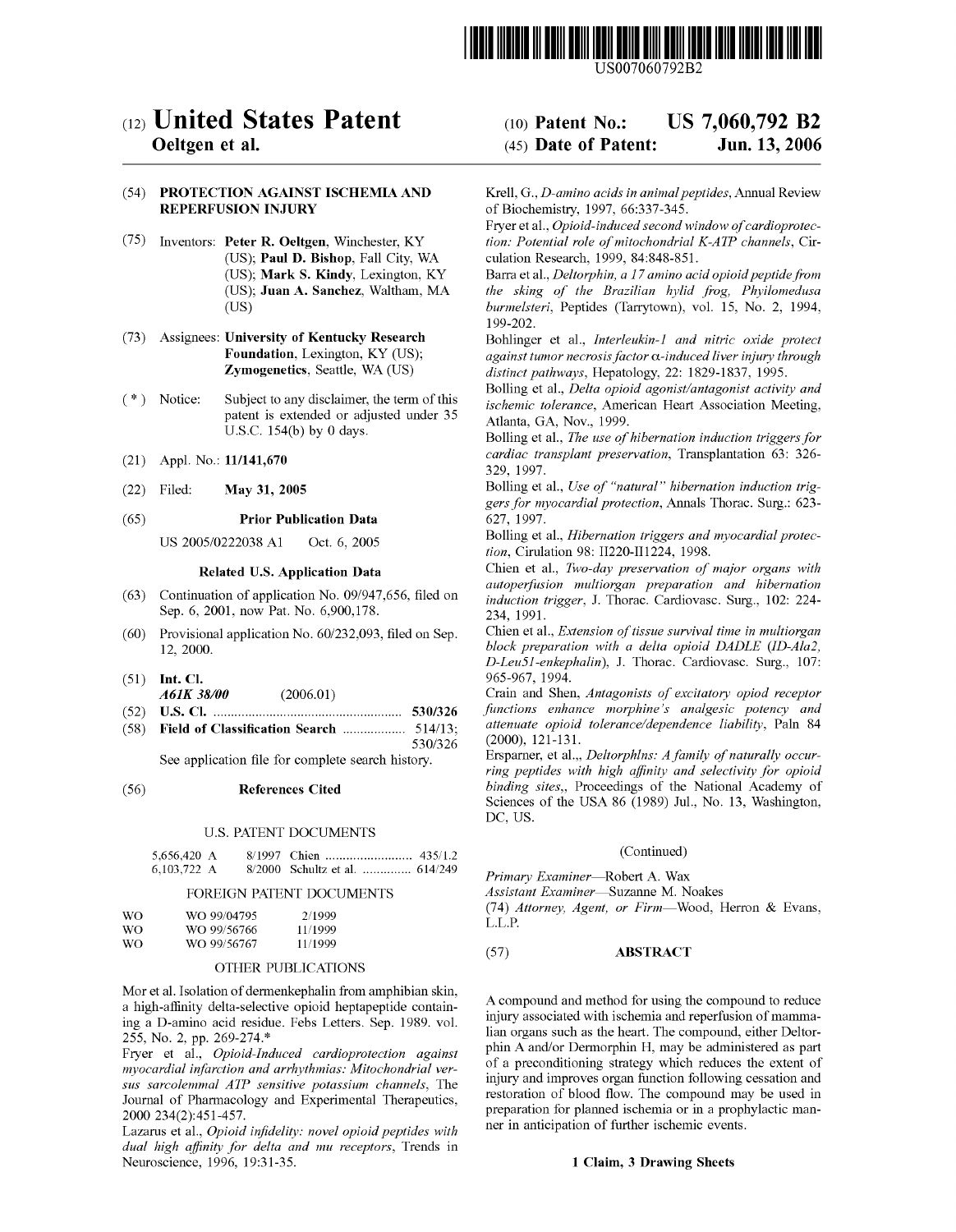### OTHER PUBLICATIONS

Fryer et al., Opioid-induced second window of cardioprotec tion: Potential role of mitochondrial K-ATP channels, Circ Res. 1999; 84: 846-851.

House et al., A comparative study of immunomodulation produced by in vitro exposure to delta opioid receptor agonist peptides, Peptides, (1996) 17 (1): 75-61.

KeVelaitis et al., Opening of potassuim channels: The com mon cardioprotective link between perconditioning and natural hibernation?, Circulation 99: 3079-3085, 1999.

Leist et al., Activation of the 55 kDA INF receptor is necessary and sufficient for TNF-induced liver failure, hepatocyte apoptosis, and nitrite release, The Journal of Immunology 154: 1307-1316, 1995.

Leist et al., Murine hepatocyte apoptosis Induced in vitro and in vivo by INF-arequires transcriptional arrest, The Journal of Immunology, 153: 1778-1788, 1994.

Lishmanov et al., Activation of the  $\mu$ -opioid receptors as a factor increasing heart resistance aganist ischemic and reperfusion damages, Russian J. Physiol. 1998, 84 (11) (Russian W/ attached English translation).

Malaguamera et al., Elevation of Interleukin 6 levels in patients with chronic hepatitis due to hepatitis C virus, Journal of Gastroenterology, 32: 211-215, 1997.

Maslov and Lishmanov, Effects of  $\mu$ - and delta opioid receptor ligands on rhythm and contractility disorders of isolated rat. heart in postischemic period, Kardiologya 1998; 12: 25-30 (Russian W/ English translation).

Mayfield and D'Alecy, Delta-1 opioid receptor dependence of acute hypoxic adaptation, J. Phannacol. Exp. Ther. 268: 74-77, 1994.

Morgan, Regulation of human B lymphocyte activation by opioid peptide hormones: Inhibition of  $I gG$  production by opioid receptor class (gamma-kappa-, and delta) selective agonists, Journal of Neuroimmunology, vol. 65, No. 1: 21-30, 1996.

Oeltgen et al, The use of delta-2 opioid agonists for myocardial Ischemia protection, Abstract, Experimental Biology 2000, submitted Nov., 1999.

Oeltgen et al., Extended lung preservation with the use of hibernation trigger factors, Ann. Thorac, Surg. 61: 1468-93, 1996.

Reisine et al., Opioid analgesics and antagonists, Goodman and Gilman's: The Pharmacological Basis of Therapeutics, 9th Ed., 1995, Section III Drugs Acting on the Central Nervous System, 23: 521-554.

Root et al., Septicernia and septic shock, Part Five of Infectious Diseases, Section 3, Clinical Syndromes, Har rison's Principles of Internal Medicine, 12th Ed., McGraW Hill, 1991, 502-507.

Schultz, et al.,, Ischemic Preconditioning and Morphine-Induced Cardioprotection Involve the Delta -opioid Recep tor In the Intact Rat Heart, Mol Cell Cardiol 29. 2187-2195 (1997).

Schultz et al., *Ischemic preconditioning in the intact rat* heart is mediated by  $\delta l$ - but not µor X-opioid recptors, Circ 97:1282-1289, 1998.

Schultz et al., Evidence for Involvement of opioid receptors in ischemic preconditioning in rat hearts, Am, J. Physiol. 268 (Heart Circ. Physiol, 3): H2157-H2161, 1995.

Schultz et al., Morphine mimics the cardioprotective effect of Ischemic preconditioning via a glibendamide-sensitive mechanism in the rat heart, Circ, Research. 78: 1100-1104, 1996.

Schulz et al., Involvement of activation of ATP-dependent potassium channels in ischemic preconditioning in swine, Am. J. Physiol. 267: H1341-1352, 1994.

Schwartz et al., Delta opioid receptors and low temperature myocardial protection, Ann. Thorac. Surg. 68; 2089-92, 1999.

Stefano et al., Delta-2 opioid receptor subtype on human vascular endothellum uncouples morphione stimulated nitric oxide release, Internatoinal J. Cardiology 64: Suppl. 1, S43-S51, 1998.

Thomas et al., Structure-sctivity relationships of a series of D-AlaZ-deltorphin I and II analogues; In vitro blood-brain barrier permeability and stability, Journal of Pharmacolopgy and Experieritial Therapy, vol. 281, No. 2: 817-825, 1997.

Thornton, Jr. et al., Opioid peptides and primary biliary clrrhosis, BMJ, VOl. 297, No. 6662: 1501-4, 1988.

Toombs et al., Limitation of infarct size in the rabbit by Ischaemic proconditioning is reversible with glibenclamide, Cardio. Res, 27: 617-622, 1993.

Tsutsui et al.,  $IL$ -1B accounts for both  $TNF$ - $\alpha$ - and fas ligand-mediated hepatotoxic pathways in endotoxin-In duced liver injury in mice, The Journal of Immunology, 159: 3961-3967, 1997.

VanWinkle et al., Cardioprotection provided by adenosine receptor activation is abolished by blockade of the K-ATP channel, Am. J. Physiol. 268: H829-H839, 1994.

Wu et al., Delta opioid extends hypothermic preservation time of the lung, J. Thorac. Cardiovasc. Surg. 1996; 111: 259-267.

Zhao and Bhargava, Effects of multiple intracerebrroevntricular injections of [D-PenZ, D-Pen5] enkephalin and [D-AlaZ, Glu4] deltorphln II on tolerance to their analgesic action and on brain  $\delta$ -opiod receptors, Brain Research: 745 (1997) 243-247.

\* cited by examiner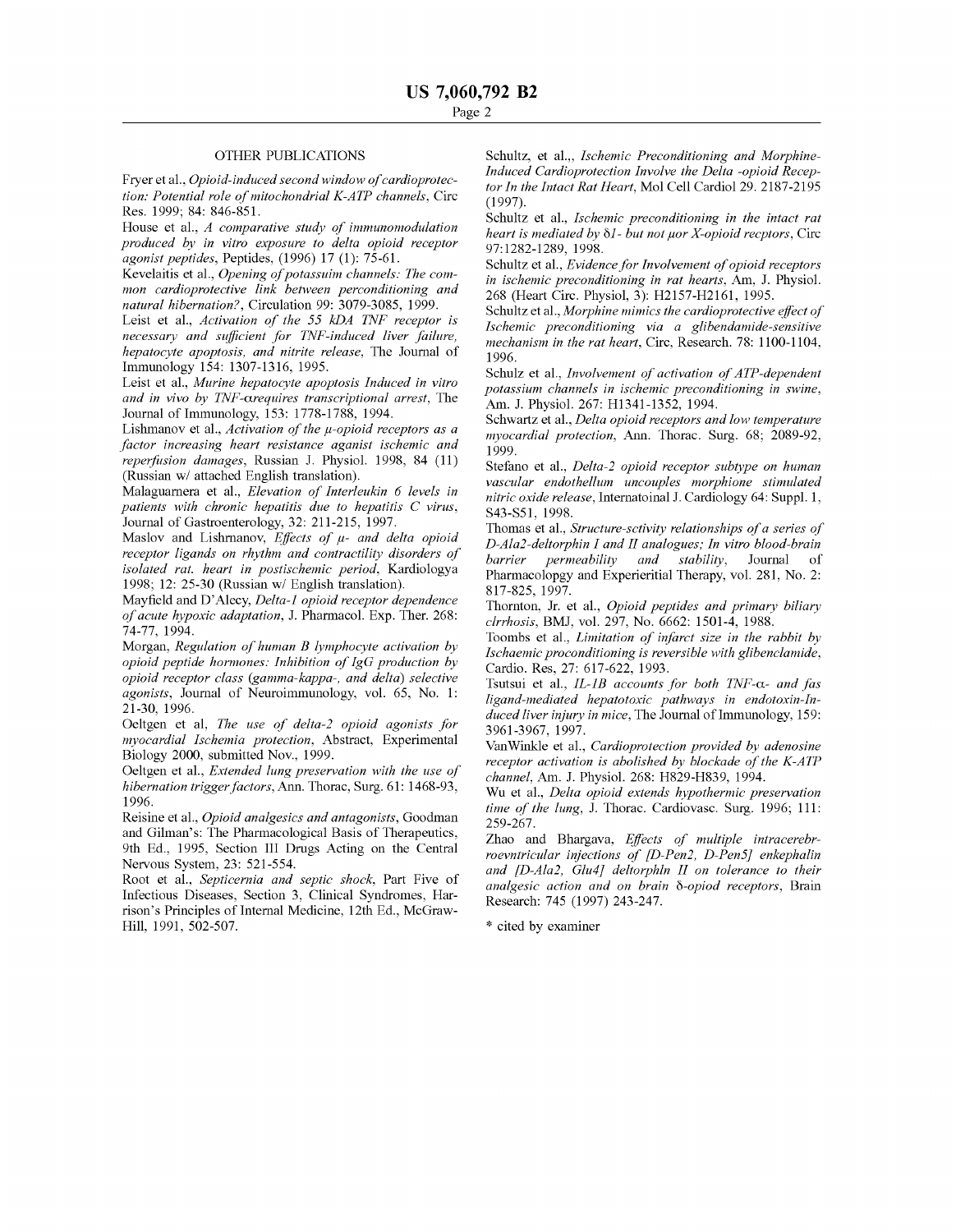

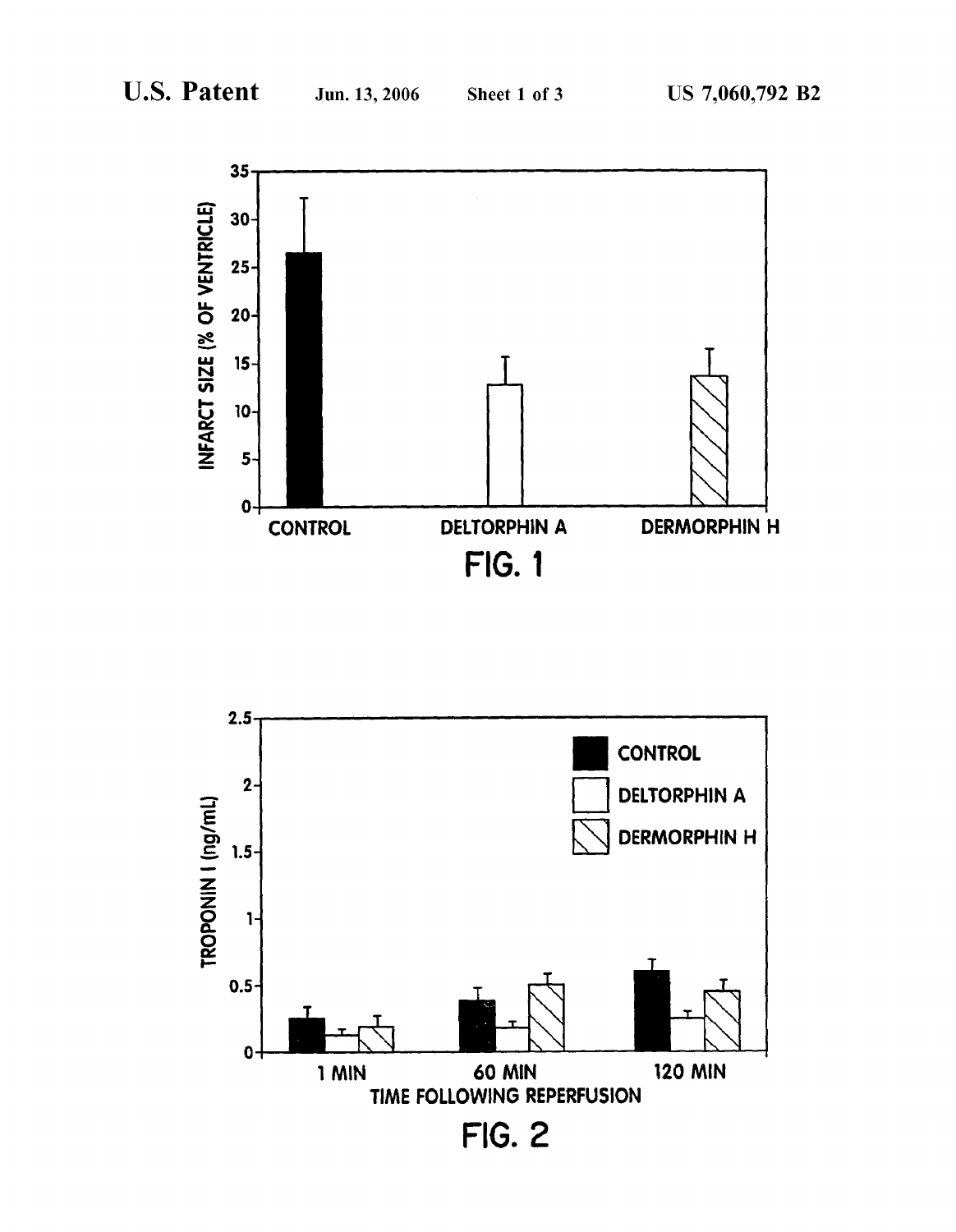

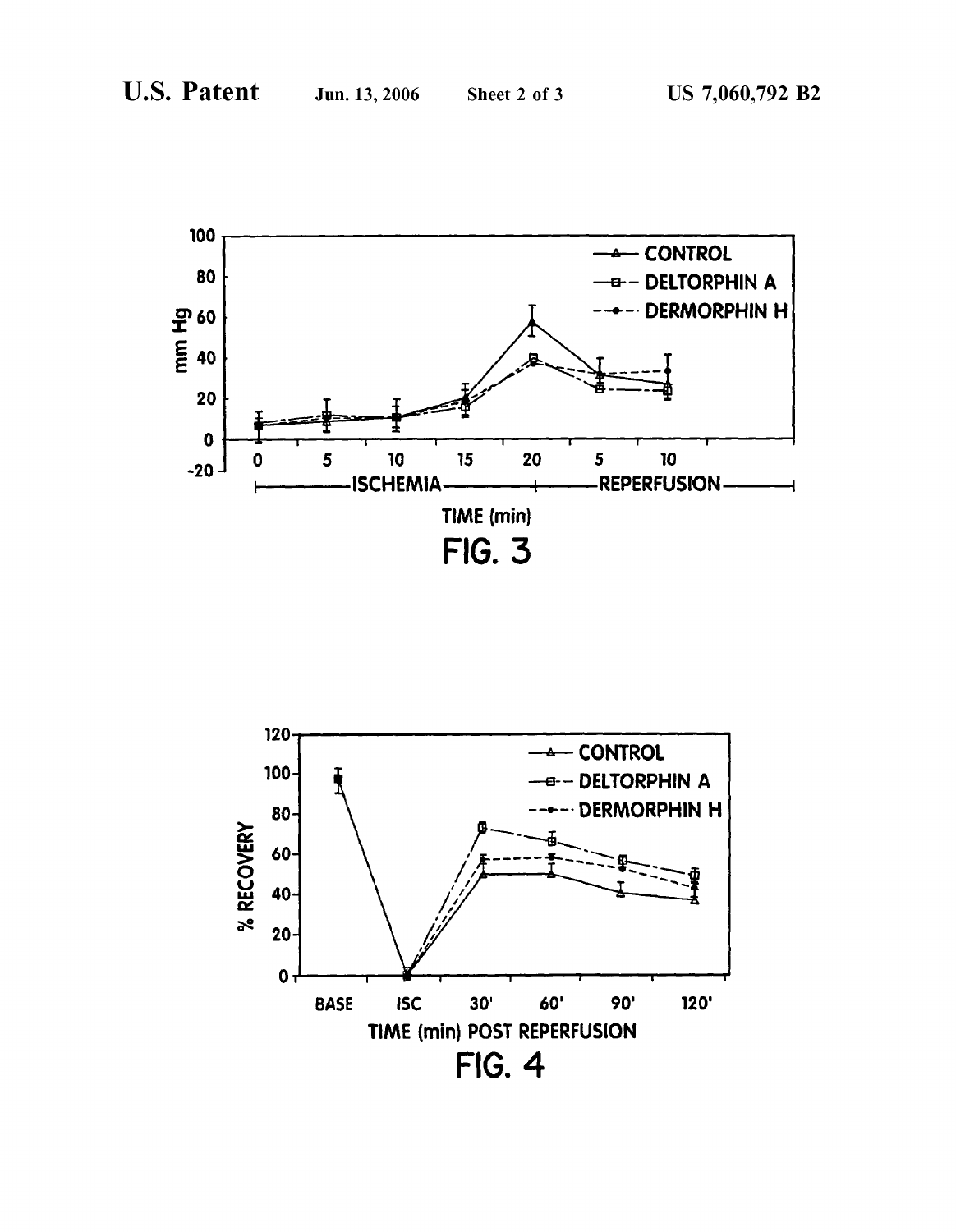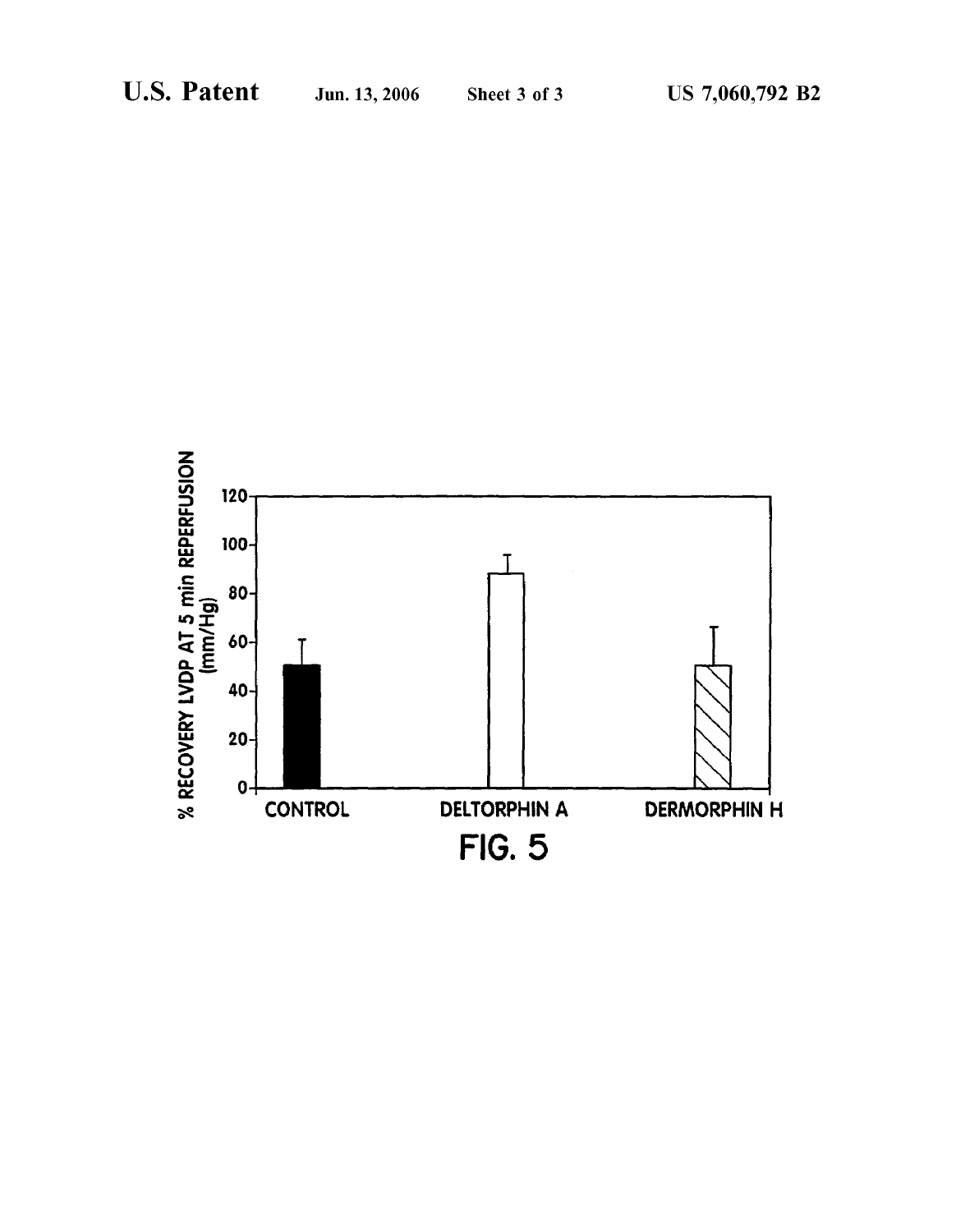15

## PROTECTION AGAINST ISCHEMIA AND REPERFUSION INJURY

This application is a continuation of U.S. patent application Ser. No. 09/947,656, filed Sep. 6, 2001 now U.S. Pat. 5 No. 6,900,178, which claims benefit of Application Ser. No. 60/232,093, filed Sep. 12, 2000.

## FIELD OF THE INVENTION

The invention relates to compounds protective against ischemia and reperfusion injury, particularly in the myocar dium, and their use.

## BACKGROUND

Tissues deprived of blood and oxygen undergo ischemic necrosis or infarction With possible irreversible organ dam age. In some circumstances, however, such as during cardiac surgery, it is desirable to interrupt the normal myocardial 20 contractions (cardioplegia) and actually induce ischemia. Such elective or obligatory ischemia occurs in the presence of safeguards such as cardioplegia-induced cardiac arrest and hypothermia. While these safeguards provide consider able myocardial protection, alteration of myocardial ener- $_{25}$ getics (stunning) and poor postoperative ventricular function still remain significant problems.

Once the How of blood and oxygen is restored to the organ or tissue (reperfusion), the organ does not immediately return to the normal preischemic state. Reperfused postis- 30 chemic non-necrotic myocardium is poorly contractile and has reduced concentrations of high energy nucleotides, depressed subcellular organelle function and membrane damage that resolves only sloWly. Although reperfusion restores oxygen and reverses ischemia, repletion of high energy nucleotides such as adenosine triphosphate (ATP) and reversal of ischemic membrane damage is sloW, and contractile function may be profoundly depressed for a long period. Just minutes of ischemia causes loss of myocardial systolic wall thickening for hours. Longer periods of revers-  $\,$  40  $\,$ ible ischemia may depress contractility for days. Studies confirm that, despite restoration of myocardial flow and a quick recovery of myocardial oxygen consumption  $(MVO<sub>2</sub>)$ following ischemia, there is only very slow recovery of myocardial contractile function. The problems are exacer- 45 bated in high risk patients, such as those With poor preop erative ventricular function, recent myocardial infarction or left ventricular hypertrophy. These same problems also occur during organ storage for cardiac transplant, under which there are time constraints due to the limits of myo- 50 cardial preservation.

Postischemic dysfunction may be due to a variety of factors. Oxygen free radicals may play a role, as generation of free radicals in stunned myocardium has been demon strated and free radical scavengers have been shown to 55 attenuate contractile dysfunction. Impaired intracellular cal cium handling and calcium overload during early reperfu sion may contribute to postischemic dysfunction; While calcium infusions enhance contractility in both normal and postischemic myocardium, ischemia as short as a feW min- 60 description. utes produces an impairment in sarcoplasmic reticulum calcium transport and a shift of the calcium ATPase activity. Postischemic myocardium is also associated With reduced concentrations of myocardial high-energy phosphates and adenine nucleotides, as obligatory reduction in myocardial 65 in control and treated animals. ATP content during ischemia occurs as myocytes utilize ATP for maintenance of cellular integrity. Since ATP is essential

for myocardial contraction and relaxation, ATP depletion may have detrimental effects upon postischemic myocardial functional recovery.

The high volume of cardiac-related surgeries, both elec tive and emergency procedures and including cardiac trans plants, lead to the above-described problems. Thus, methods and agents to provide protection against myocardial ischemia and to avoid post ischemic dysfunction are needed.

## SUMMARY OF THE INVENTION

The invention is directed to agents and a method of using the agents to reduce the injury associated With ischemia and reperfusion of organs such as the heart. The compounds are Tyr-D-Met-Phe-His-Leu-Met-Asp-NH<sub>2</sub> SEQ ID NO:1, hereinafter referred to as Deltorphin A, and Tyr-D-Ala-Phe Gly-Tyr-Pro-Ser-Gly-Glu-Ala-Lys-Lys-Ile SEQ ID N012, hereinafter referred to as Dermorphin H. Administration of Deltorphin A SEQ ID NO:1 and Dermorphin H SEQ ID N012, particularly prior to an ischemic event, reduces tissue necrosis and preserves organ function.

In one embodiment, a method of protecting against ischemia and reperfusion injury in a mammal is disclosed. An effective concentration of Deltorphin A SEQ ID NO:1 or Dermorphin H SEQ ID NO:2 is administered to the mammal in a pharmaceutically acceptable formulation prior to the onset of ischemia, for example, 24 hours prior to ischemia. In other embodiments, Deltorphin A SEQ ID NO:1 or Dermorphin H SEQ ID NO:2 is administered substantially concurrently With the onset of ischemia, during an ischemic episode, or post-ischemia. The formulation may be admin istered parenterally at a concentration in the range of about  $1-20$  mg/kg of body weight.

The invention is also directed to a method to prevent damage to an isolated organ, for example, a heart for transplant. The isolated organ is exposed to a preservative solution containing an effective amount of Deltorphin A SEQ ID NO:1 or Dermorphin H SEQ ID NO:2. The concentration of Deltorphin A SEQ ID NO:1 or Dermorphin H SEQ ID NO:2 in the preservative solution for a heart is about 100 uM.

The invention is additionally directed to a method for reducing effects of an ischemic episode in a mammal by administering an effective concentration of Deltorphin A SEQ ID NO:1 or Dermorphin H SEQ ID NO:2 in a pharmaceutically acceptable carrier. Administration is prior to or substantially concurrently With the onset of ischemia, or one hour post cerebral ischemia.

The invention is further directed to a composition that protects a mammalian organ from injury. The composition contains Deltorphin A SEQ ID NO:1 or Dermorphin H SEQ ID N012, in either a naturally occurring form or a synthe sized form.

The invention is also directed to an organ preservative solution that contains Deltorphin A SEQ ID NO:1 or Dermorphin H SEQ ID NO:2 at a concentration effective to protect the organ, such as a heart, from ischemic injury.

These and other advantages of the invention Will be apparent in light of the following drawings and detailed

## BRIEF DESCRIPTION OF THE DRAWINGS

FIG. 1 is a histogram showing myocardial infarction size

FIG. 2 is a histogram showing post-ischemic release of troponin I in control and treated animals.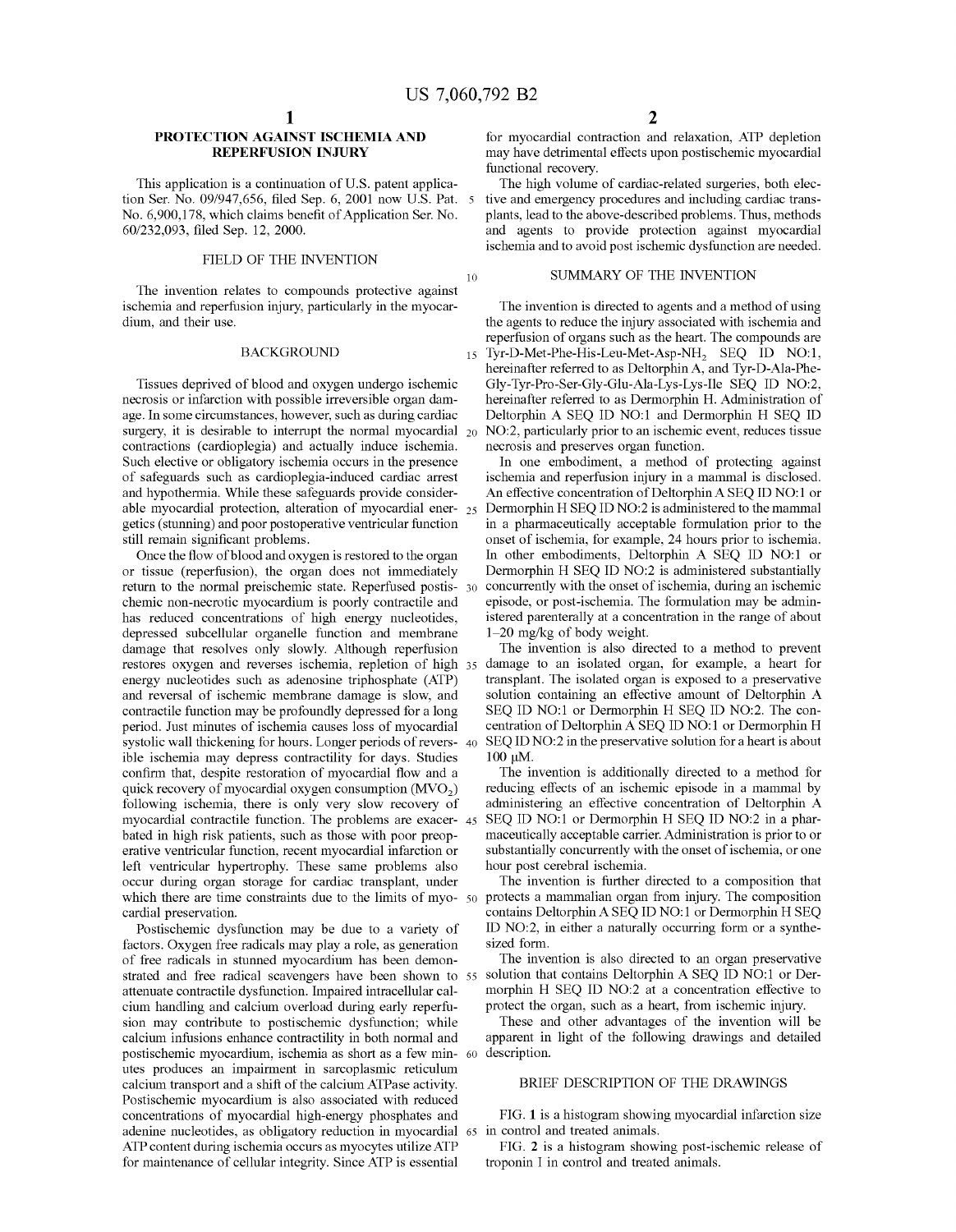Perfused Heart

30

35

40

60

FIG. 3 is a graph showing end diastolic pressure in the left ventricle of control and treated animals.

FIG. 4 is a graph showing functional recovery in control and treated animals.

FIG. 5 is a histogram showing ventricular functional recovery in control and treated animals.

## DETAILED DESCRIPTION

The invention is directed to compounds that have a salutary effect on cardiac function following ischemia, and methods of using the compounds. The compounds may be administered directly to an individual, and are particularly effective when administered 24 h prior to the onset of  $1$ : ischemia. This may occur, for example, prior to scheduled cardiac surgery. The compounds may also be included in a preservative solution for an isolated organ, such as a heart or liver being maintained viable for transplant.

One of the compounds is a heptapeptide having the  $20$ sequence Tyr-D-Met-Phe-His-Leu-Met-Asp-NH<sub>2</sub> SEQ ID NO:1, hereinafter referred to as deltorphin A. Another of the compounds is a thirteen amino acid sequence Tyr-D-Ala Phe-Gly-Tyr-Pro-Ser-Gly-Glu-Ala-Lys-Lys-Ile SEQ ID NO:2. The peptides may be produced by a number of methods, such as using an automated peptide synthesizer, through recombinant molecular techniques, or isolated from a naturally occurring source, as is knoWn to one skilled in the art. Deltorphin A SEQ ID NO:1 has a molecular weight of 955.1 daltons, and Dermorphin H SEQ ID NO:2 has a molecular Weight of about 1430.64 daltons. Both Deltorphin A SEQ ID NO:1 and Dermorphin H SEQ ID NO:2 are insoluble in water or saline, but may be solubilized by adding 100 uM of a solution comprised of ethanol, propy lene glycol, and 1 N NaOH in a 1:1:1 ratio, with sterile physiological saline then used to obtain the appropriate concentration. The initial alkaline pH is adjusted to 7.4 With 1 N HCl. 25

Deltorphin A SEO ID NO:1 and Dermorphin H SEO ID NO:2 that have been solubilized may be administered by parenteral means, for example, by intravenous injection. In one embodiment, administration of Deltorphin A SEQ ID NO:1 is at the time of induced ischemia, but may also be added during or even after an ischemic event. For admin istration into a mammal, a dose of about  $1-20$  milligrams per kilogram (mg/kg) is useful. For administration into a tissue or organ preservation solution, a concentration of about 100 uM is useful.

Deltorphin A SEQ ID NO:1 and Dermorphin H SEQ ID  $_{50}$ N012 may be administered directly into a mammal, either alone or in combination With other substances. Alternatively, it may be added as a component of a solution used to maintain the viability of isolated organs, such as an additive to cardioplegia and other organ preservation solutions. In <sub>55</sub> one embodiment, Deltorphin A SEQ ID NO:1 and/or Dermorphin H SEQ ID NO:2 is coadministered as an adjuvant with other compounds or strategies that are designed to protect organs from ischemia. As an example, Deltorphin A SEQ ID NO:1 and/or Dermorphin H SEQ ID NO:2 may be administered With agents that affect nitric oxide (N0) syn thase, such as arginine hydrochloride. Arginine hydrochlo ride is knoWn to prevent the decline in cardiac function folloWing an ischemic episode.

The following description demonstrates use and efficacy 65 of Deltorphin A SEQ ID NO:1 and Dermorphin H SEQ ID NO:2 in a variety of systems.

4

Deltorphin A SEQ ID NO:1 or Dermorphin H SEQ ID NO:2, at a dose of 2 mg/kg and solubilized as described above, Was administered by tail vein injection into rats weighing between about 350-400 g (number of animals (n)=6). Control rats (n=6) were injected in the same manner with an equal volume of 0.9% NaCl. After 24 h, the hearts from both treated and control animals Were excised and perfused in a modified Langendorff perfusion apparatus at 37° C. using oxygenated Krebs-Henseleit buffer as the perfusate, as knoWn to one skilled in the art. Coronary perfusion pressure Was maintained at 700 mm Hg by regu lating coronary flow. All hearts were paced at  $5.5$  Hz (300) beats per minute, bpm) except during ischemia. A saline filled balloon was inserted in the left ventricle to measure developed pressure (DP) and end-diastolic pressure (EDP) in mm Hg. After 15 min equilibration, both groups Were subjected to 20 min zero-flow global ischemia, and then Were reperfused for 120 min.

Left ventricles Were isolated and divided into three seg ments along their short axis, stained with triphenyltetrazolium chloride, and stored in formalin. Infarct size was measured on digitized images and expressed as a percentage of myocardium. Data Were expressed as mean plus or minus standard error of the mean (±SEM) and were analyzed using a paired Student's t-Test. Confidence limits were established at 95%.

45 of 27±5%, while rats pretreated with Deltorphin A SEQ ID The results are shown in FIG. 1, which is a histogram of the infarct size in hearts from animals receiving only saline (control, solid bar), in animals treated With Deltorphin A SEQ ID NO:1 at 2.0 mg/kg (treated, open bar) 24 h prior to 20 min ischemia and 120 min reperfusion, and animals treated with Dermorphin H SEQ ID NO:2 at 2.0 mg/kg (treated, hatched bar) 24 h prior to 20 min ischemia and 120 min reperfusion. Pretreatment of animals With Deltorphin A SEQ ID NO:1 or Dermorphin H SEQ ID NO:2 decreased the percent of infarct size. Control rats had a mean infarct size NO:1 had a reduced mean infarct size of  $12.95\pm3.3\%$ , and rats pretreated with Dermorphin H SEQ ID NO:2 had a reduced mean infarct size of  $13.5\pm3.5\%$ .

Specific infarct volumes in four separate cross sectional areas of brains isolated from animals treated post-ischemia with Deltorphin A SEQ ID NO:1 and Dermorphin H SEQ ID NO:2 are shown in Tables 1-3. In each case, six male mice (strain C57) Were subjected to ischemia for one hour and then received an injection of either  $100 \mu l$  normal saline (vehicle), 100 µl of 4.0 mg/kg Deltorphin A SEQ ID NO:1 (Table 2), or 100 pl of 4.0 mg/kg Dermorphin H SEQ ID NO:2 (Table 3). The dose of Deltorphin A SEQ ID NO:1 and Dermorphin H SEQ ID NO:2 may be in the range of 1 mg/kg to 4 mg/kg. Reperfusion followed for 24 hours, then animals were sacrificed and 2 mm brain sections from each of four areas Were evaluated. The total cross section area is the sum of the four cross section areas; likeWise, the total damaged cross section areas is the sum of the four damaged cross section areas for each animal.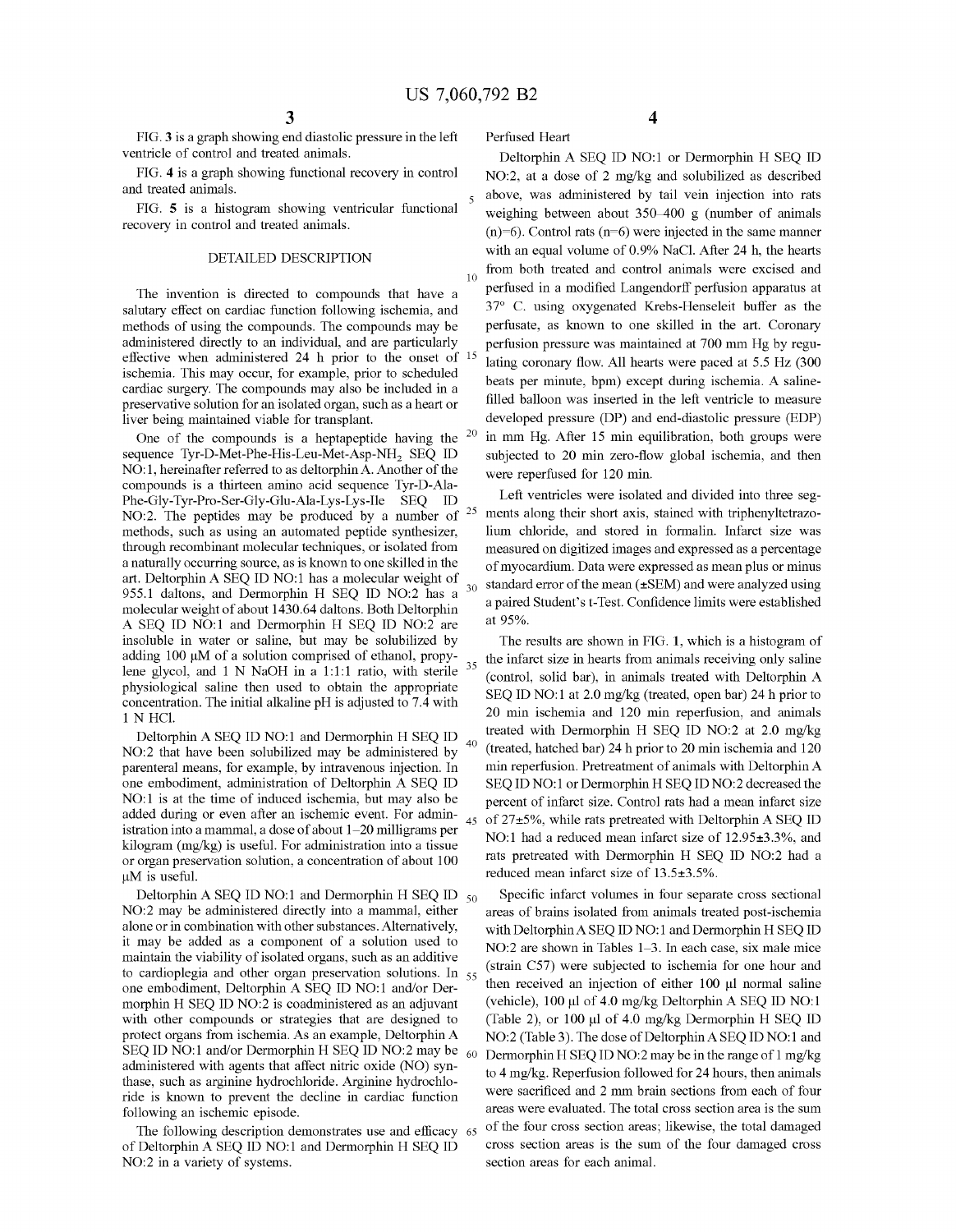|    |       |   |                            | TABLE 2-continued |       |                      |       |       |       |
|----|-------|---|----------------------------|-------------------|-------|----------------------|-------|-------|-------|
|    |       |   |                            |                   |       | Deltorphin A Treated |       |       |       |
| 35 | 15.9  | 5 | Cross<br>Section<br>Area 4 | 20.77             | 23.49 | 23.24                | 21.55 | 22.34 | 20.98 |
| 08 | 20.22 |   | Total                      | 83.43             | 86.81 | 80.71                | 81.24 | 82.49 | 81.44 |

L.

6

| TABLE 2-continued    |  |
|----------------------|--|
| Deltorphin A Treated |  |

|                                                 |                 | Saline (Vehicle) Treated |                |                |                |                |    |
|-------------------------------------------------|-----------------|--------------------------|----------------|----------------|----------------|----------------|----|
| Cross<br>Section                                | 14.81           | 14.65                    | 12.55          | 13.18          | 15.35          | 15.9           | 5  |
| Area 1<br>Cross<br>Section                      | 22.52           | 22.39                    | 19.52          | 20.68          | 22.08          | 20.22          |    |
| Area 2<br>Cross<br>Section                      | 25.24           | 25.45                    | 21.84          | 23.51          | 24.77          | 22.69          | 10 |
| Area 3<br>Cross<br>Section<br>Area 4            | 24.51           | 24.05                    | 21.54          | 24.98          | 23.81          | 22.73          | 15 |
| Total<br>Cross<br>Section                       | 87.08           | 86.54                    | 75.45          | 82.35          | 86.01          | 81.54          |    |
| Area<br>Damaged<br>Cross<br>Section             | 6.58            | 4.49                     | 5.77           | 5.02           | 4.83           | 5.86           | 20 |
| Area 1<br>Damaged<br>Cross<br>Section<br>Area 2 | 9.7             | 6.86                     | 7.42           | 8.21           | 8.81           | 6.57           | 25 |
| Damaged<br>Cross<br>Section<br>Area 3           | 11.86           | 10.7                     | 10.65          | 11.79          | 9.52           | 8.24           | 30 |
| Damaged<br>Cross<br>Section<br>Area 4           | 10.02           | 12.22                    | 11.03          | 11.21          | 10.26          | 10.76          | 35 |
| Total<br>Damaged<br>Cross<br>Section            | 38.16           | 34.27                    | 34.87          | 36.23          | 33.42          | 31.43          |    |
| Area<br>Damaged %<br>Corrected<br>Volume        | 43.82<br>87.644 | 39.60<br>68.54           | 46.22<br>69.74 | 44.00<br>72.46 | 38.86<br>66.84 | 38.55<br>62.86 | 40 |

| Section<br>Area 4                        |               |                |                |                |               |               |
|------------------------------------------|---------------|----------------|----------------|----------------|---------------|---------------|
| Total<br>Cross<br>Section                | 83.43         | 86.81          | 80.71          | 81.24          | 82.49         | 81.44         |
| Area<br>Damaged<br>Cross<br>Section      | 5.16          | 4.14           | 5.09           | 4.98           | 5.32          | 4.76          |
| Area 1<br>Damaged<br>Cross               | 7.48          | 5.86           | 7.7            | 6.97           | 7.36          | 6.83          |
| Section<br>Area 2<br>Damaged<br>Cross    | 3.69          | 3.26           | 9.49           | 8.59           | 9.23          | 8.75          |
| Section<br>Area 3<br>Damaged<br>Cross    | 3.77          | 3.4            | 7.36           | 6.74           | 6.94          | 7.11          |
| Section<br>Area 4                        |               |                |                |                |               |               |
| Total<br>Damaged<br>Cross<br>Section     | 20.1          | 16.66          | 29.64          | 27.28          | 28.85         | 27.45         |
| Area<br>Damaged %<br>Corrected<br>Volume | 24.09<br>40.2 | 19.19<br>33.32 | 36.72<br>59.28 | 33.58<br>54.56 | 34.97<br>57.7 | 33.71<br>54.9 |

For animals receiving Deltorphin A after one hour of ischemia, the infarct volume Was reduced to about 30% (total damaged cross section area of 149.98, total cross section are of 496.12, 149.98/496.12=0.302). In all six Deltorphin A treated animals, the corrected volume Was 299.96, yielding an infarct volume of 49.99 mm<sup>3</sup> (299.96/6), with a standard deviation of  $\pm 10.63$ .

TABLE 3

| Dermorphin H Treated                          |       |       |       |       |       |       |
|-----------------------------------------------|-------|-------|-------|-------|-------|-------|
| Cross<br>Section<br>Area 1                    | 14.92 | 13.87 | 14.94 | 14.65 | 13.69 | 14.27 |
| Cross<br>Section                              | 22.62 | 21.52 | 21.48 | 22.33 | 21.66 | 21.36 |
| Area 2<br>Cross<br>Section                    | 23.5  | 23.8  | 23.69 | 23.98 | 23.71 | 22.35 |
| Area 3<br>Cross<br>Section<br>Area 4          | 23.8  | 21.24 | 21.59 | 21.87 | 22.43 | 23.39 |
| Total<br>Cross<br>Section                     | 84.84 | 80.43 | 81.7  | 82.83 | 81.49 | 81.37 |
| Area<br>Damaged<br>Cross<br>Section<br>Area 1 | 4.5   | 5.24  | 3.76  | 4.25  | 3.99  | 3.47  |
| Damaged<br>Cross<br>Section<br>Area 2         | 5.41  | 6.75  | 5.2   | 7.13  | 5.87  | 5.13  |

For animals receiving only saline after one hour of ischemia, the infarct volume Was about 42% (total damaged cross section area of 208.38, total cross section area of 498.97, 208.38/498.97=0.417). The corrected volume was obtained by multiplying the damaged cross section area by 50 2, since 2 mm sections Were assessed. In all six control animal this Was 428.08, yielding an average infarct volume of 71.35 mm3 (428.08/6), With a standard deviation of  $\pm 8.598.$ 55

TABLE 2

|                                      |       |       | Deltorphin A Treated |       |       |       |    |
|--------------------------------------|-------|-------|----------------------|-------|-------|-------|----|
| Cross<br>Section                     | 16.42 | 15    | 13.89                | 14.67 | 15.23 | 14.56 | 60 |
| Area 1<br>Cross<br>Section<br>Area 2 | 22.07 | 22.81 | 20.06                | 21.23 | 20.78 | 21.34 |    |
| Cross<br>Section<br>Area 3           | 24.17 | 25.51 | 23.52                | 23.79 | 24.14 | 24.56 | 65 |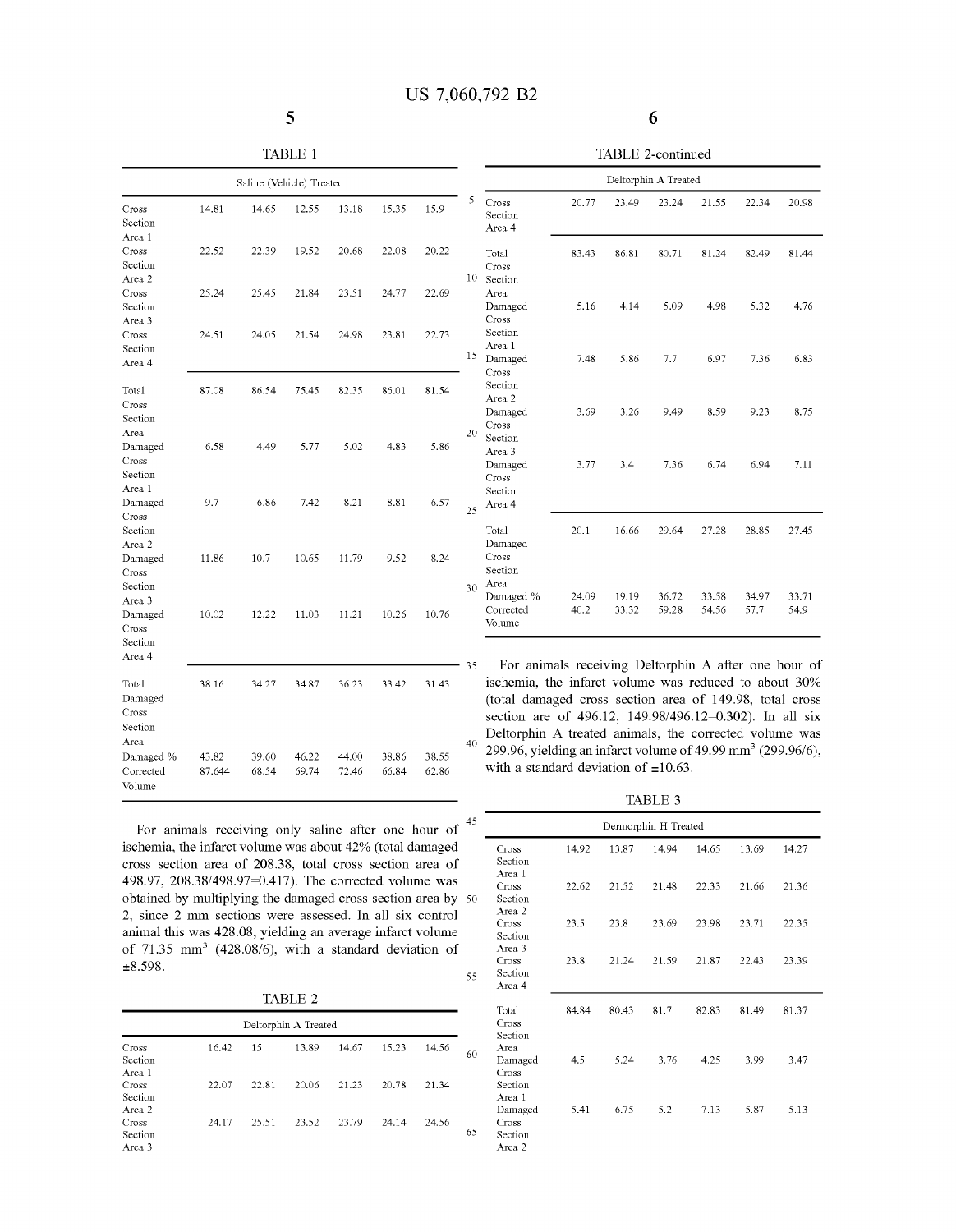15

35

40

60

|  | TABLE 3-continued |
|--|-------------------|
|--|-------------------|

|                                              |                |                | Dermorphin H Treated |                |                |               |
|----------------------------------------------|----------------|----------------|----------------------|----------------|----------------|---------------|
| Damaged<br>Cross<br>Section<br>Area 3        | 6.43           | 7.34           | 4.82                 | 6.77           | 6.22           | 5.36          |
| Damaged<br>Cross<br>Section<br>Area 4        | 3.45           | 3.23           | 3.37                 | 4.62           | 4.15           | 3.89          |
| Total<br>Damaged<br>Cross<br>Section<br>Area | 19.79          | 22.56          | 17.15                | 22.77          | 20.23          | 17.85         |
| Damaged %<br>Corrected<br>Volume             | 23.33<br>39.58 | 28.05<br>45.12 | 20.99<br>34.3        | 27.49<br>45.54 | 24.83<br>40.46 | 21.94<br>35.7 |

For animals receiving Dermorphin H after one hour of ischemia, the infarct volume was reduced to about 24% (total damaged cross section area of 120.35, total cross section are of 492.66, 120.35/492.66=0.244. In all six Dermorphin H treated animals, the corrected volume was  $240.7$ ,  $25$ yielding an infarct volume of  $40.12 \text{ mm}^3$  (240.7/6), with a standard deviation of 4.652. 20

These results are summarized as follows.

| Treatment    | Average Infarct<br>Volume $\text{(mm}^3)$ | Standard<br>Deviation | Infarct<br>Volume |
|--------------|-------------------------------------------|-----------------------|-------------------|
| Control      | 71.35                                     | 8.598                 | 42%               |
| Deltorphin A | 49.99                                     | 10.63                 | 30%               |
| Dermorphin H | 40.12                                     | 4.652                 | 24%               |

The data demonstrate the efficacy of Deltorphin A and Dermorphin H treatment post cerebral ischemia.

Pretreatment with Deltorphin A SEQ ID NO:1 and Dermorphin H SEQ ID NO:2 also significantly decreased the cardiac form of troponin I (cTn-l) values following 20 min ischemia, as shown in FIG. 2. An increase in cTn-l, a protein associated specifically with the cardiac muscle, indicates 45 myocardial damage, likewise, a decrease in cTn-l indicates less cardiac damage.

FIG. 3 is a histogram showing cTn-l released during reperfusion of isolated hearts after 20 min ischemia in rats treated 24 h prior to ischemia with 0.5 ml saline (control), 2.0 mg/kg Deltorphin A SEQ ID NO:1, and 2.0 ml/kg Dermorphin H SEQ ID NO:2. The solid bars represent control animals ( $n=6$ ), the open bars represent Deltorphin A SEQ ID NO:1 treated animals  $(n=6)$ , and the hatched bars  $55$ represent Dermorphin H SEQ ID NO:2 treated animals  $(n=6)$ . At time points during reperfusion where samples were collected for cTn-l analysis (1, 60, and 120 min reperfusion), Tn-1 levels in control rats were significantly higher than Tn-1 levels in Deltorphin A SEQ ID NO:1 treated rats at 1 min and 60 minutes following reperfusion, and were also higher at 120 min following reperfusion. Tn-l levels in control rats were higher than Tn-l levels in Dermorphin H SEQ ID NO:2 treated rats at 1 minute and <sub>65</sub> 120 minutes following reperfusion. This data indicated that pretreatment with Deltorphin A SEQ ID NO:1 and Dermor-

phin H SEQ ID NO:2 decreased the damage to the myocardium, as compared to untreated animals.

Deltorphin A SEQ ID NO:1 and Dermorphin H SEQ ID N012 pretreatment also resulted in improved postischemic ventricular function. FIG. 3 is a graph of end diastolic pressure in mm/Hg in the left ventricle (LVEDP) during reperfusion of isolated rat hearts after 20 min ischemia in rats pretreated 24 h prior to ischemia with 2.0 mg/kg Deltorphin A SEQ ID NO:1 or 2.0 mg/kg Dermorphin H SEQ ID NO:2. Open squares are from treated animals, and solid circles are from animals treated with 0.5 ml saline (control). FIG. 4 is a graph showing percent of functional recovery during reperfusion of isolated rat hearts after 20 min ischemia in rats treated 24 h prior to ischemia with 2.0 mg/kg Deltorphin A SEO ID NO:1 or  $2.0$  mg/kg Dermorphin H SEQ ID NO:2. Open squares are from treated animals, and solid circles are from control animals. Differences in recov ery of developed pressure (DP) in hearts from Deltorphin A SEQ ID NO:1 and Dermorphin H SEQ ID NO:2 treated animals remained lower following the initiation of reperfu sion, as shown in FIG. 3. As shown in FIG. 4, left ventricular functional recovery (% recovery of baseline preischemic developed pressure during reperfusion) for animals treated with  $2 \text{ mg/kg}$  Deltorphin A SEQ ID NO:1 was significantly increased over control animals up to 120 min following reperfusion ( $p=0.01$ ). Left ventricular functional recovery for animals treated with Dermorphin-H SEQ ID NO:2 (2.0) mg/kg) was also increased over control animals up to 120 min post reperfusion, but the increase was not statistically significant.

As shown in FIG. 5, left ventricular functional recovery was significantly improved in Deltorphin A SEQ ID NO:1 treated animals (about 85%) (open bar) compared to control animals (about 51%) (solid bar) at 5 min of reperfusion, while left ventricular functional recovery in Dermorphin H SEQ ID NO:2 treated animals and control animals was about the same (about 51%).

These results show that in a normoxic, isolated perfused rat heart preparation, administration of Deltorphin A SEQ ID NO:1 and Dermorphin H SEQ ID NO:2 confers cardioprotection when administered either prior to planned ischemia or post ischemia. The salutary effects on the post-ischemic myocardium include reduced infarct size, reduced infarct volume, decreased release of cardiospecific troponin I, and improved ventricular performance.

As another benefit, Deltorphin A SEQ ID NO:1 and Dermorphin H SEQ ID NO:2 may provide a benefit in protecting against arrhythmias, similar to the effect of the o-opioid receptor agonist TAN-67, as reported by Fryer et al. in  $274$  J. Biol. Chem.  $451-457$ ,  $2000$ , which is expressly incorporated by reference herein in its entirety.

The invention in its broader aspects is therefore not limited to the specific details, representative apparatus and method, and illustrative examples shown and described. Accordingly, departures may be made from such details without departing from the spirit or scope of applicant's general inventive concept.